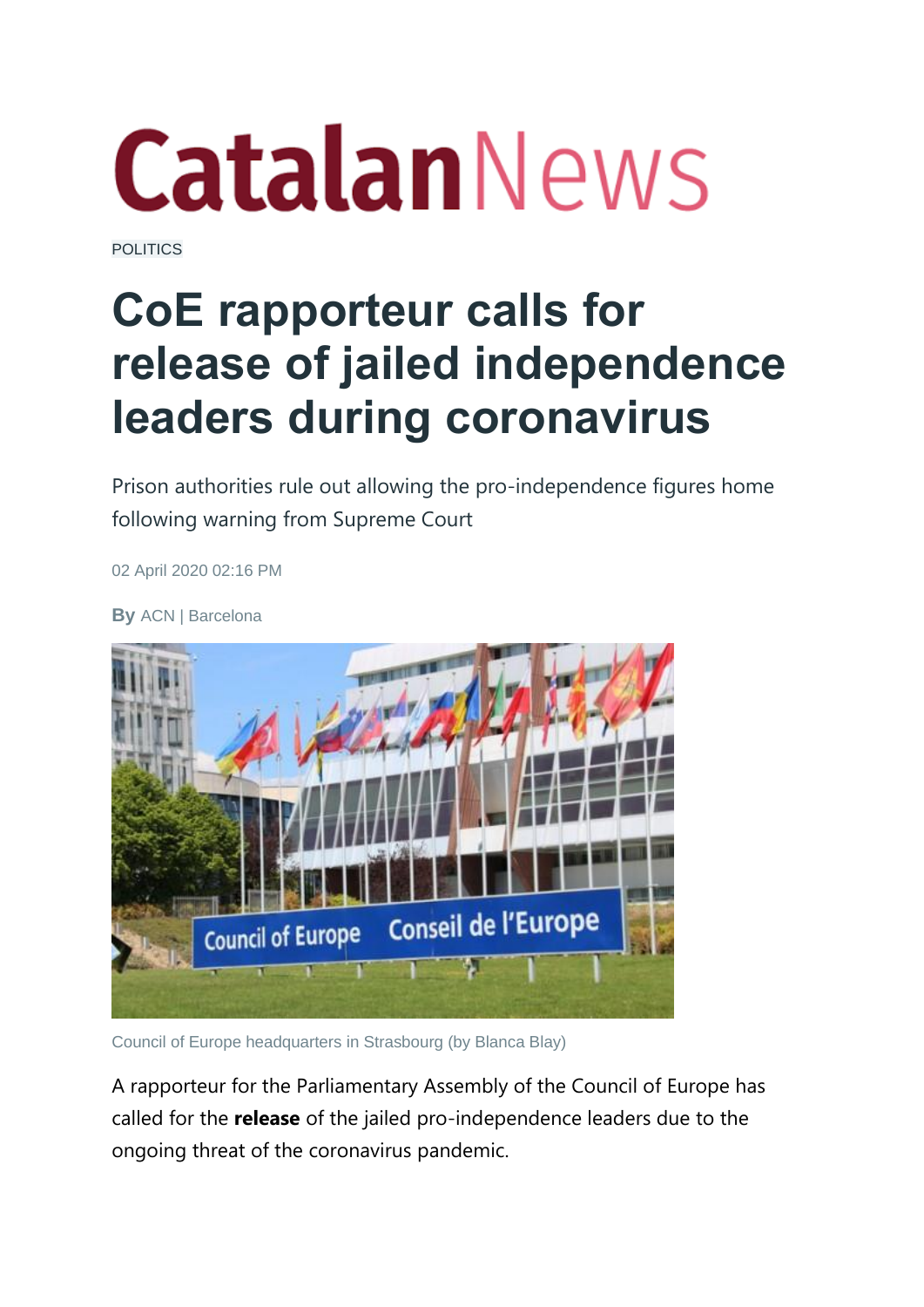In Boriss Cilevičs' report titled "Should politicians be prosecuted for statements made in the exercise of their mandates?", he concludes that the threat posed by crowded prisons would put jailed politicians in Spain and Turkey at a serious **health risk**.

"I welcome the measures taken in many countries to release from prison **nonviolent prisoners** who do not pose a threat to society or to apply noncustodial sanctions to them. This is the right thing to do in the face of the threat posed by the spread of the Coronavirus in prisons," the rapporteur said. "Prisoners with political backgrounds, such as the Catalan politicians convicted for their role in the unconstitutional **referendum** in October 2017, or the Turkish parliamentarians, mayors and other politicians imprisoned for speeches made in the exercise of their mandate, should certainly benefit from such measures," added Mr Cilevičs.

The Latvian Socialist politician [visited Catalonia in February](https://www.catalannews.com/politics/item/council-of-europe-official-visits-jailed-independence-leaders-and-catalan-parliament) on a fact-finding mission and **met with the imprisoned pro-independence politicians**, as well as Ombudsman Rafael Ribó, parliament speaker Roger Torrent, and different members of the Catalan parliament.

"Having personally met the Catalan colleagues during my fact-finding visit to Spain last February, I am fully convinced that these women and men **pose no threat to anyone**. The very fact of their detention causes concern, but the COVID-19 crisis should definitely prompt their release. The same is true for the imprisoned Turkish opposition politicians, journalists and civil society actors." Cilevičs is heading the **Council of Europe**'s report on political prisoners in Europe, after a score of council deputies proposed the initiative in January. When complete, the report will go before the council's Parliamentary Assembly for debate and approval.

He is due to submit the final report later this year.

## **Prison authorities rule out release**

Despite these calls, on Thursday afternoon prison authorities ruled out giving the jailed independence leaders permission to spend the confinement period at home.